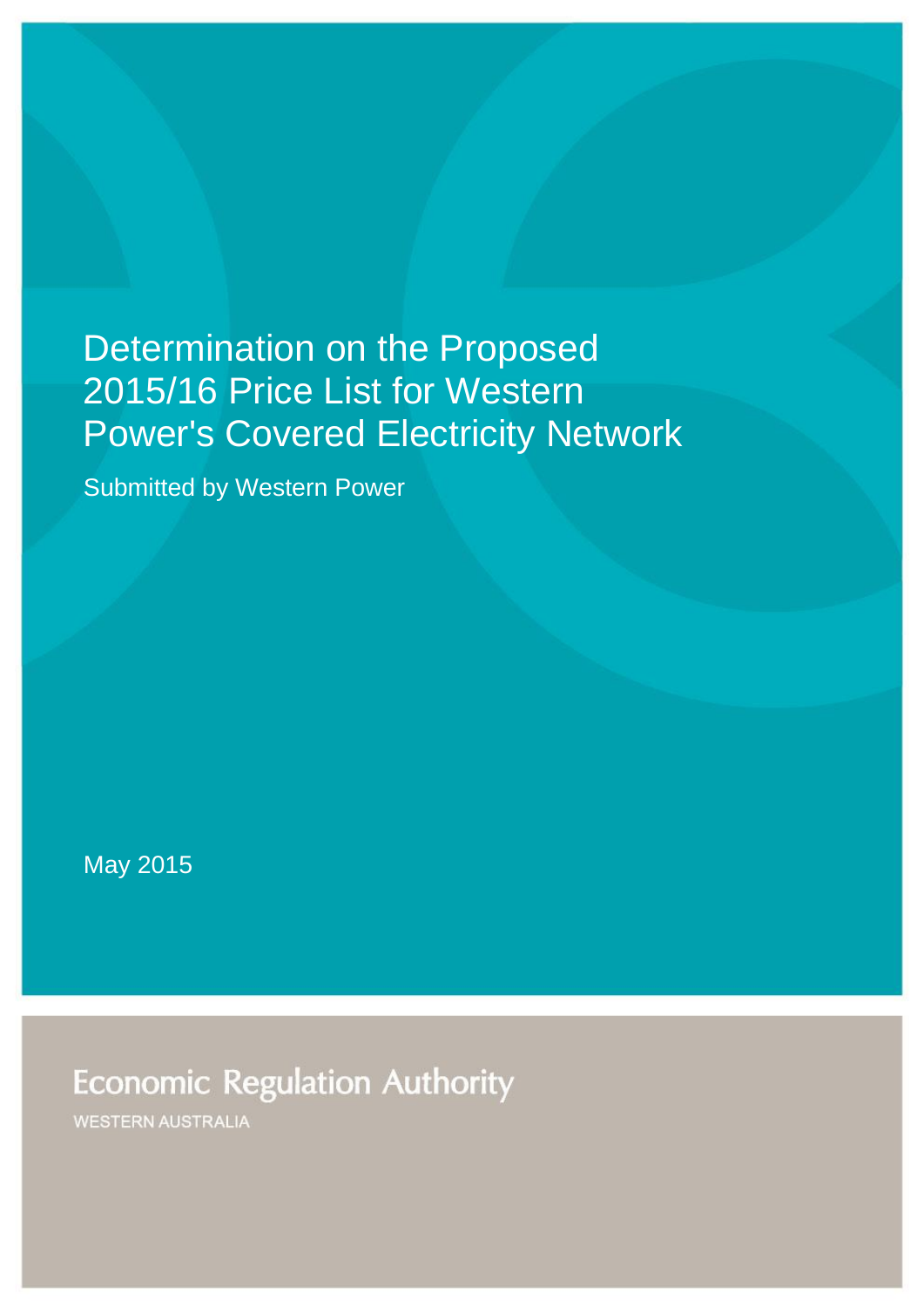© Economic Regulation Authority 2015

This document is available from the Economic Regulation Authority's website at [www.erawa.com.au.](http://www.erawa.com.au/) For further information, contact:

Economic Regulation Authority Perth, Western Australia Phone: (08) 6557 7900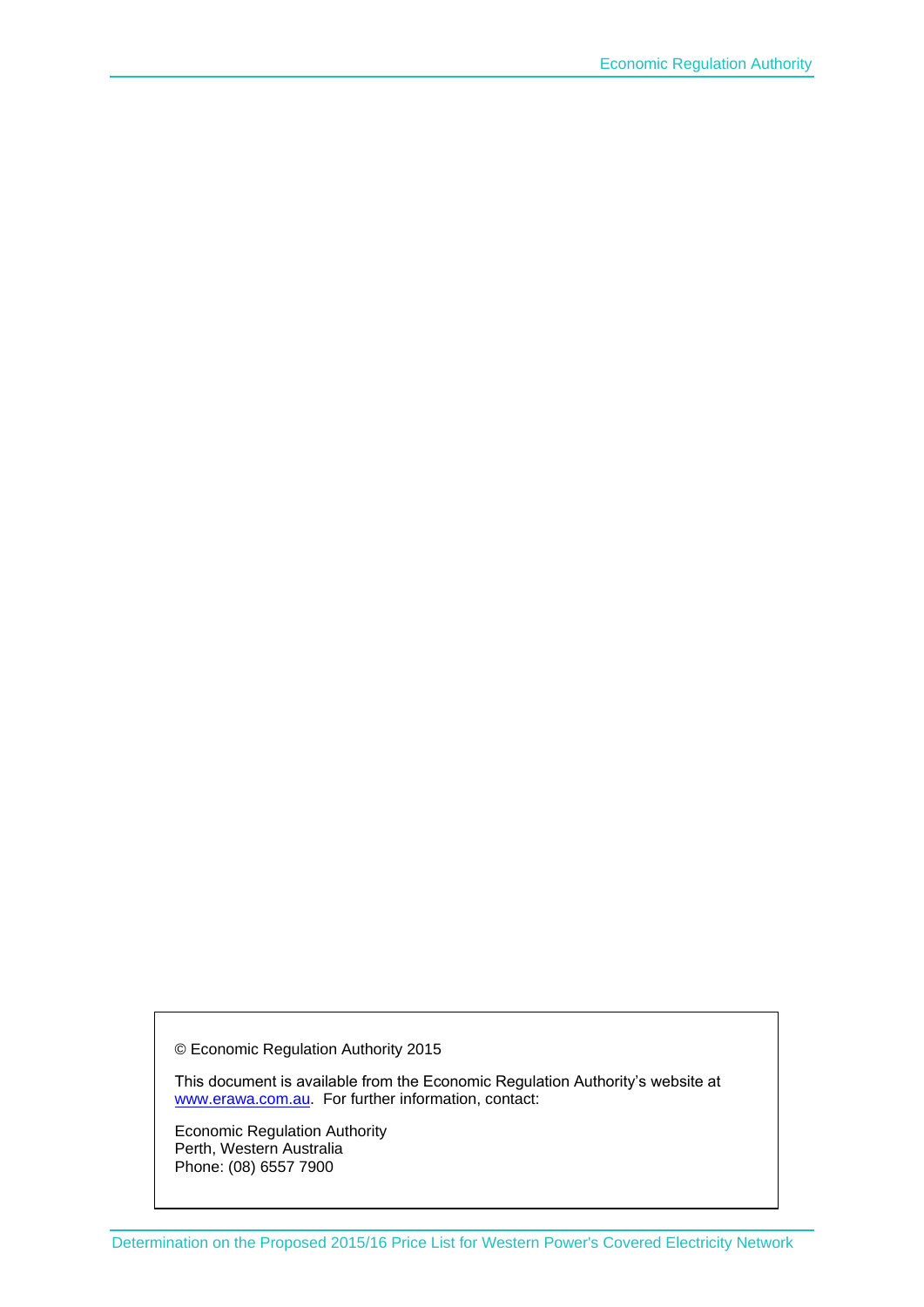## <span id="page-2-0"></span>**Contents**

| <b>Contents</b>                                                 |                       |
|-----------------------------------------------------------------|-----------------------|
| Tables                                                          | $\mathbf{2}^{\prime}$ |
| <b>DETERMINATION</b>                                            | 3                     |
| <b>REASONS</b>                                                  | 4                     |
| <b>Access Code Requirements</b>                                 | 4                     |
| Approval of price lists if required                             | 4                     |
| <b>Proposed Price List Submission</b>                           | 5                     |
| Compliance of the Proposed Price List with the Price Control    | 5                     |
| Specification of the Price Control under the Access Arrangement | 5                     |
| Revenue Cap Service Revenue                                     | 5                     |
| Conclusions                                                     | $12 \overline{ }$     |
| Compliance with the Pricing Methods                             | 12                    |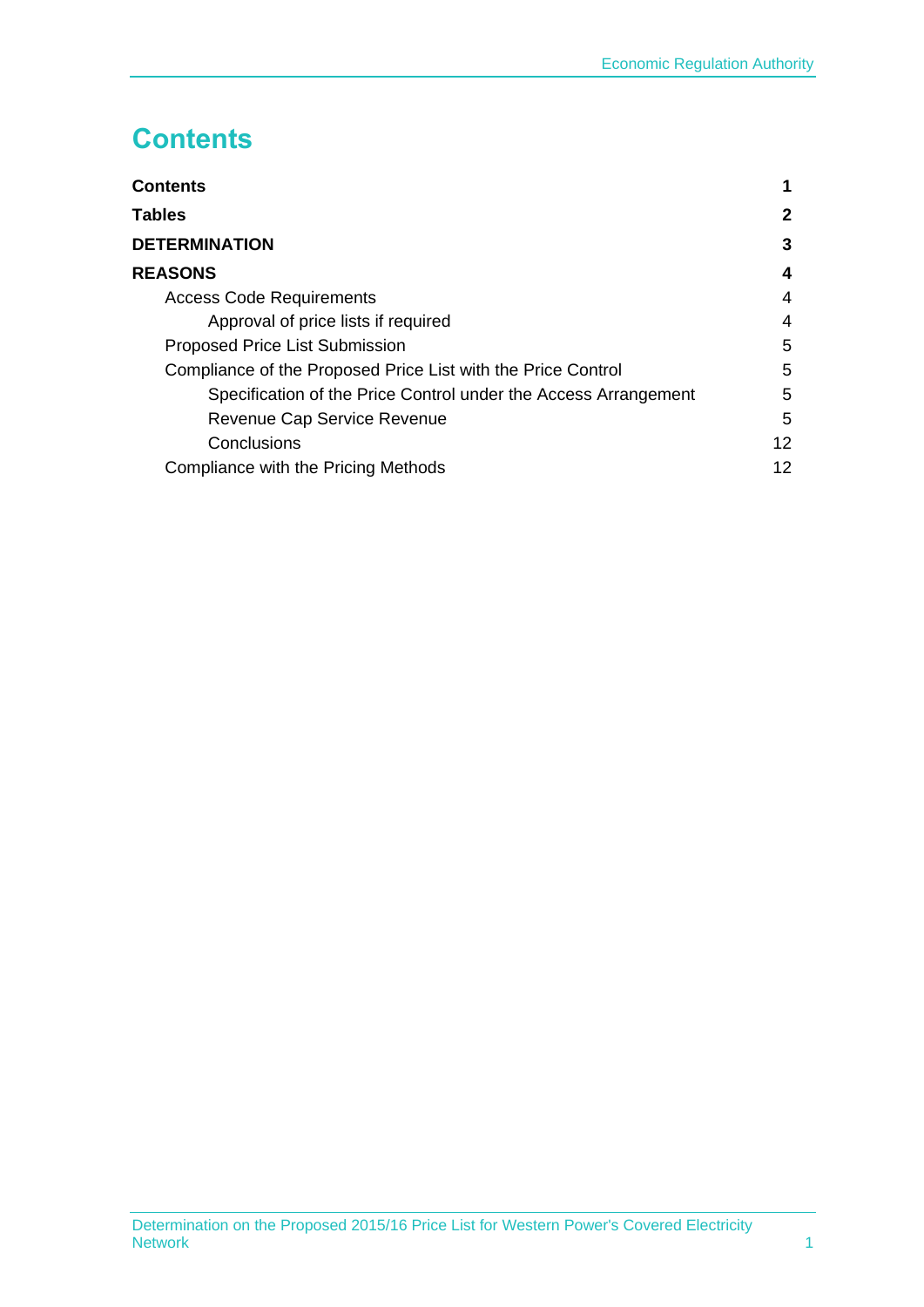## <span id="page-3-0"></span>**Tables**

| Table 1 | Western Power's determination of maximum transmission revenue cap service<br>revenue for 2015/16                                                                                            | 6  |
|---------|---------------------------------------------------------------------------------------------------------------------------------------------------------------------------------------------|----|
| Table 2 | Western Power's determination of the correction factor $(TK_t)$ for 2015/16 for the<br>determination of maximum transmission revenue cap service revenue (dollar<br>values of 30 June 2012) |    |
| Table 3 | Western Power's determination of maximum distribution regulated revenue for<br>2015/16                                                                                                      | 8  |
| Table 4 | Western Power's determination of the correction factor ( $DKt$ ) for 2015/16 for the<br>determination of maximum regulated distribution revenue (dollar values of 30 June<br>2012)          | 9  |
| Table 5 | Western Power's determination of the inflation factor for 2015/16                                                                                                                           |    |
| Table 6 | Western Power's forecast revenue to be collected from reference services for the<br>period July 2014 - June 2015                                                                            | 10 |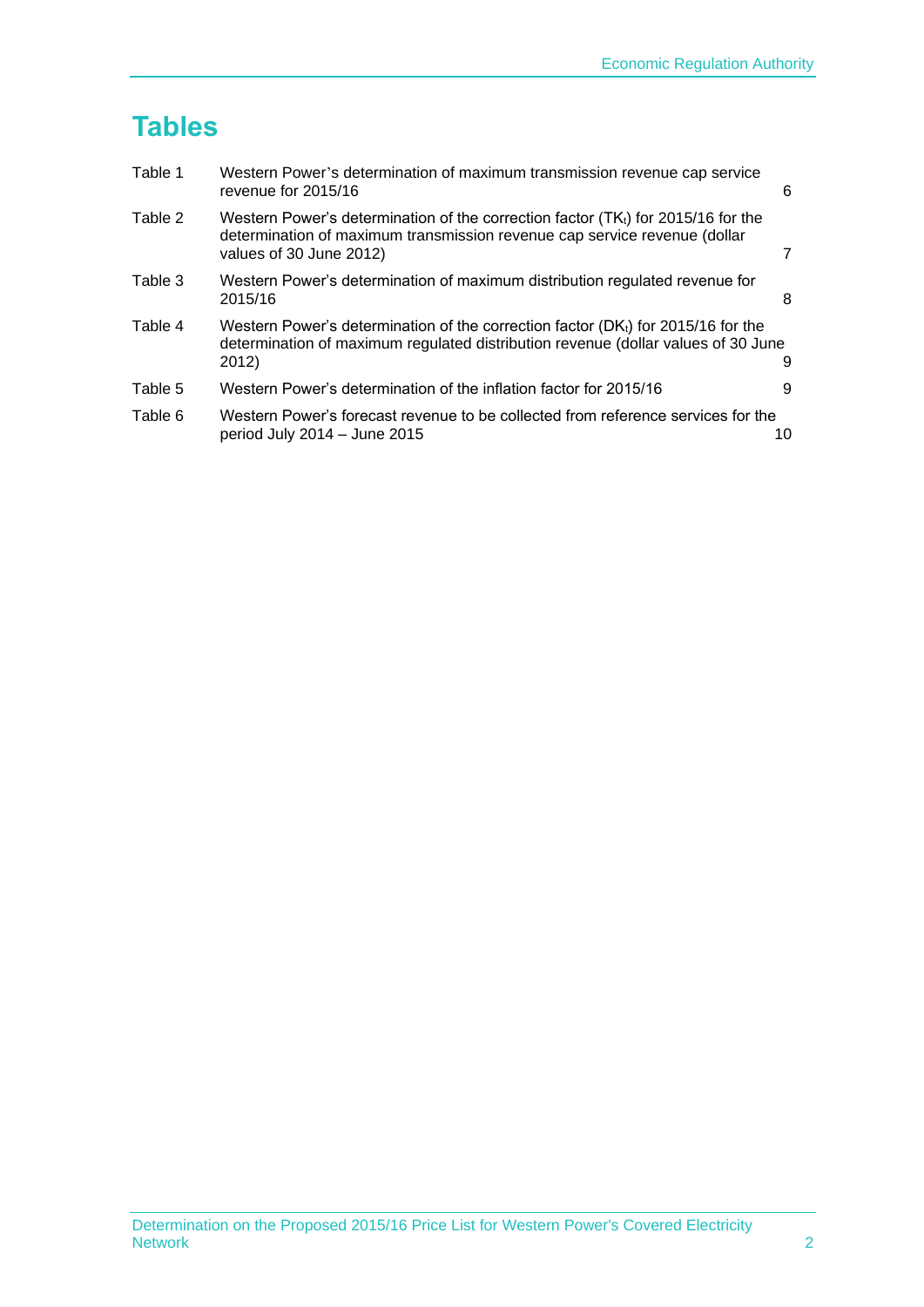## <span id="page-4-0"></span>**DETERMINATION**

- 1. On 28 April 2015, Western Power submitted a proposed 2015/16 price list under its access arrangement for approval by the Economic Regulation Authority (**Authority**) under Chapter 8 of the *Electricity Networks Access Code 2004* (**Access Code**).
- 2. Currently, Western Power's access arrangement governs terms of access to its network for the third access arrangement period (AA3, 2012/13 to 2016/17). The amended access arrangement commenced on 1 February 2013, with further mid-period variations approved by the Authority on 4 June 2013 and 3 April 2014.<sup>1,2</sup>
- 3. The Authority has assessed the proposed 2015/16 price list and considers that the proposed price list complies with the price control and pricing methods of the access arrangement.
- 4. In accordance with the requirements of section 8.2 of the Access Code, the Authority approves the 2015/16 proposed price list and determines that this price list has effect from 1 July 2015. The Authority has published Western Power's proposed price list and price list information on its website.<sup>3</sup>

<sup>-</sup><sup>1</sup> November 2012, Western Power, *Amended Proposed Revisions to the Access Arrangement for the Western Power Network* (hereafter cited as **"access arrangement"**. The access arrangement was approved by the Authority on 29 November 2012, with a commencement date of 1 February 2013.

<sup>2</sup> Economic Regulation Authority, *Decision: Variation to Western Power's Access Arrangement for 2012/13 to 2016/17*, 4 June 2013; and Economic Regulation Authority, *Notice: Variations to Western Power's Access Arrangement*, 3 April 2014.

<sup>&</sup>lt;sup>3</sup> See Economic Regulation Authority website: [http://www.erawa.com.au/access/electricity-access/price-list](http://www.erawa.com.au/access/electricity-access/price-list-determinations/)[determinations/](http://www.erawa.com.au/access/electricity-access/price-list-determinations/)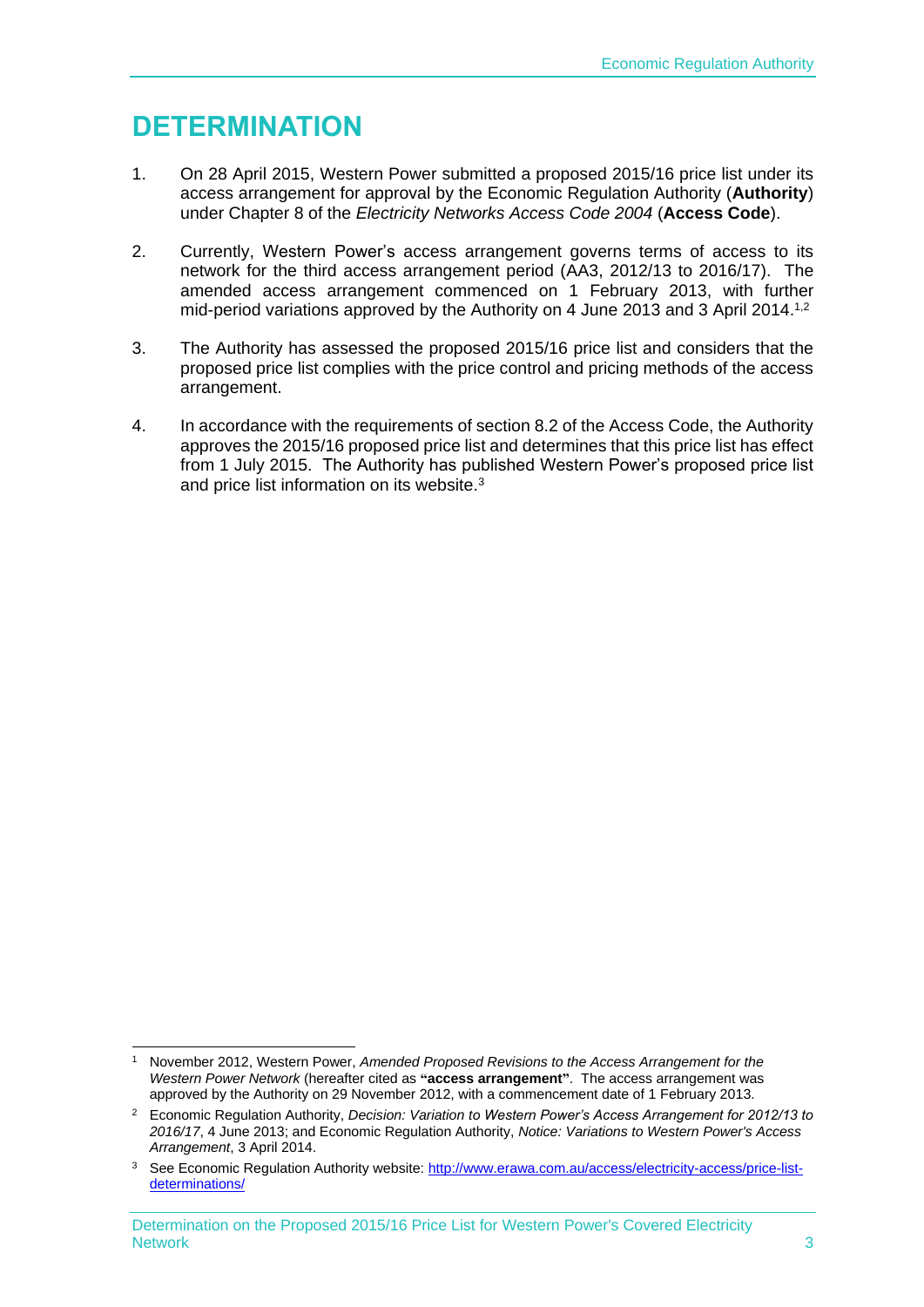## <span id="page-5-0"></span>**REASONS**

### <span id="page-5-1"></span>**Access Code Requirements**

5. Chapter 8 of the Access Code sets out requirements for a service provider to submit proposed price lists, and for the Authority to approve and publish the proposed price lists and related price list information.

### <span id="page-5-2"></span>*Approval of price lists if required*

- 8.1 If a service provider's access arrangement requires it to submit price lists to the Authority for approval, the service provider must, at least 45 business days before the start of each pricing year (except for the first pricing year), submit to the Authority:
	- (a) a proposed price list to apply for the next pricing year; and
	- (b) price list information.
- 8.2 If the Authority considers that a service provider's proposed price list complies with:
	- (a) the price control in the service provider's access arrangement; and
	- (b) the pricing methods in the service provider's access arrangement,

then the Authority must:

- (c) approve and publish the service provider's proposed price list which has effect from a date specified by the Authority; and
- (d) publish the service provider's price list information.
- 8.3 The Authority must not approve a service provider's proposed price list if the proposed price list does not comply with sections 8.2(a) and 8.2(b), and must notify the service provider that it does not approve the proposed price list and provide reasons.
- 8.4 If a service provider is notified under section 8.3 that the Authority does not approve a proposed price list submitted by the service provider, the service provider may at any time submit a revised proposed price list to the Authority.
- 8.5 If the Authority:
	- (a) notifies a service provider under section 8.3 that it does not approve a proposed price list submitted by the service provider; and
	- (b) has not approved a revised proposed price list,

then the price list most recently in effect continues in effect until the Authority approves a revised proposed price list submitted by the service provider under section 8.4.

- 8.6 If the Authority has not notified a service provider that it does not approve a proposed price list within 15 business days after receiving either:
	- (a) the proposed price list; or
	- (b) any further information the Authority has requested in relation to the proposed price list,

(whichever is later), then the Authority is to be taken to have approved the price list.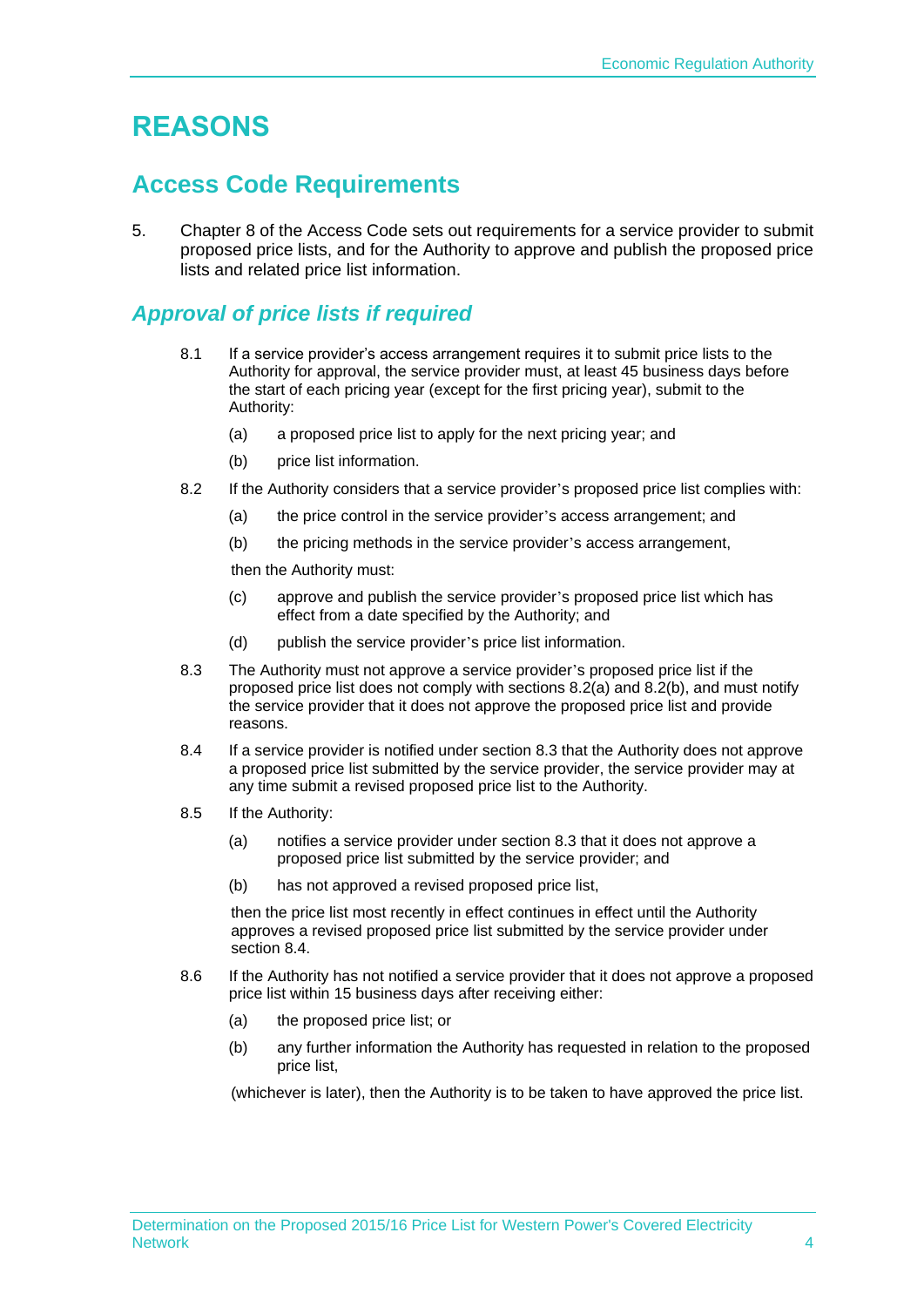## <span id="page-6-0"></span>**Proposed Price List Submission**

- 6. Clause 6.4.3 of Western Power's amended access arrangement requires it to submit to the Authority a proposed price list, together with price list information, at least 45 business days before the start of each pricing year (except for the first pricing year).
- 7. Western Power submitted a proposed 2015/16 price list and price list information to the Authority on 28 April 2015. Western Power has also provided the Authority with confidential spreadsheets containing additional supporting information and calculations to indicate the forecast of revenue associated with the proposed price list.
- 8. Western Power's proposed 2015/16 price list would result in an average tariff increase of 5.1 per cent. This comprises an increase of 10.3 per cent for distribution network tariffs and a reduction of 10.2 per cent for transmission network tariffs.

### <span id="page-6-1"></span>**Compliance of the Proposed Price List with the Price Control**

### <span id="page-6-2"></span>*Specification of the Price Control under the Access Arrangement*

- 9. Under the Access Code, "price control" refers to the provisions of an access arrangement that determine the target revenue to be earned by the service provider, enable users to predict likely annual changes in target revenue during the access arrangement period, and aim to avoid price shocks (material tariff adjustments between succeeding years).
- 10. Section 5 of the access arrangement establishes revenue cap price controls for each of the transmission and distribution networks. The operation of these price controls within an access arrangement period is set out in clauses 5.6.1 to 5.6.8 and 5.7.1 to 5.7.8 of the access arrangement.
- 11. Related to the price control is a "side constraint" that limits the extent to which component charges of reference tariffs may be increased from one pricing year of the access arrangement period to the next. Clauses 6.5.13 and 6.5.14 of the access arrangement specify the method to calculate side constraints on price changes for transmission and distribution.

### <span id="page-6-3"></span>*Revenue Cap Service Revenue*

12. Western Power has set out its determination of maximum transmission regulated revenue ( $MTR_t$ ) and maximum distribution regulated revenue ( $MDR_t$ ) in sections 1.3.1 and 1.3.2 of the price list information respectively.

#### *Transmission Services*

13. Western Power's derivation of the regulated revenue for transmission services is indicated in Table 1 below.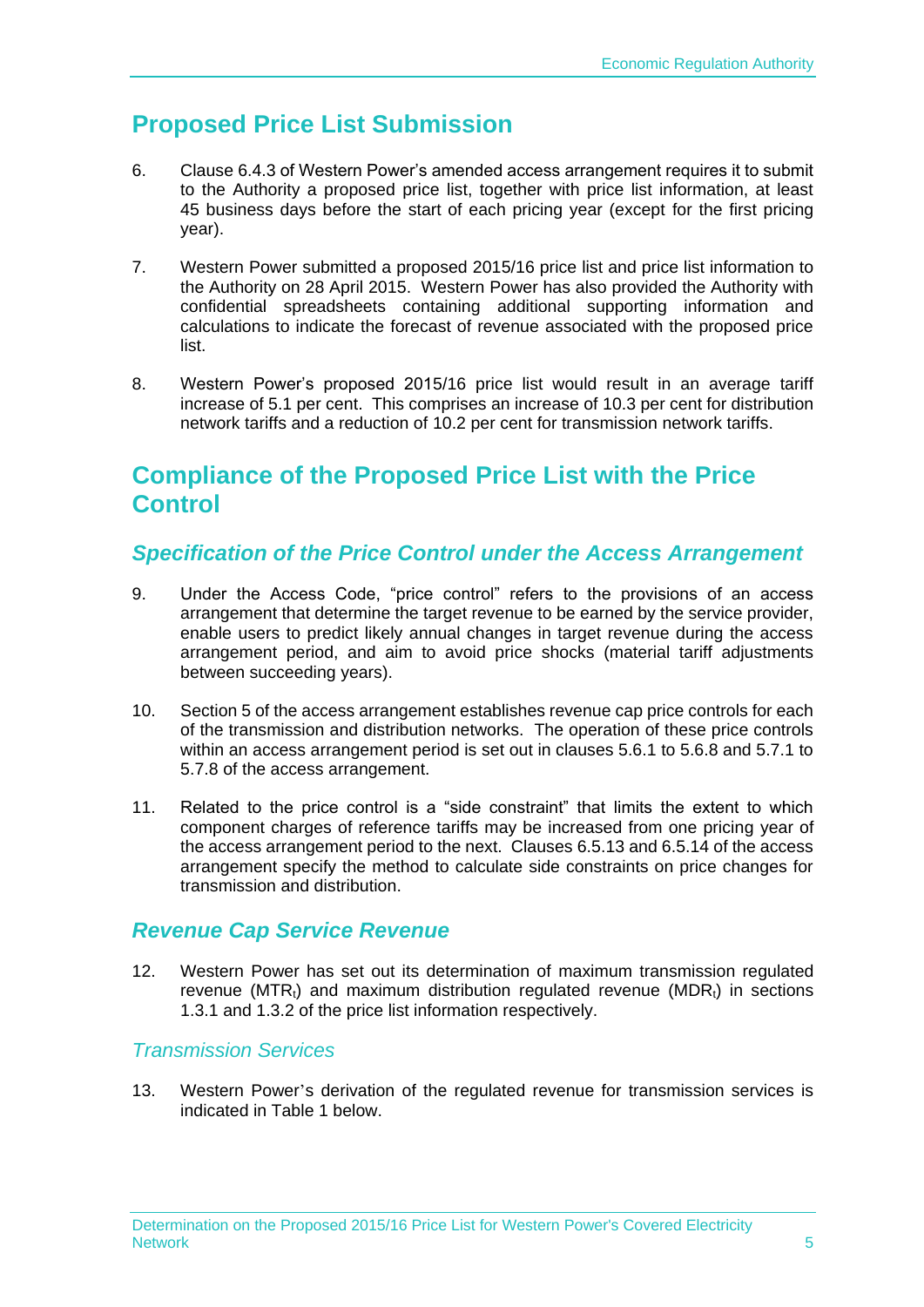| <b>Calculation Parameter</b>                                                                                        | <b>Value</b><br>$\left( \mathsf{\$} \right)$<br>million) |       | <b>Source</b>                                                 |
|---------------------------------------------------------------------------------------------------------------------|----------------------------------------------------------|-------|---------------------------------------------------------------|
| Revenue cap $(TR_{2015/16},$<br>dollar values of 30 June<br>2012)                                                   | 290.6                                                    |       | Amended Access<br>Arrangement, clause<br>5.6.6                |
| Correction factor $(TK_{2015/16},$<br>dollar values of 30 June<br>2012)                                             | 9.7                                                      |       | 2015/16 Price List<br>Information, section<br>1.3.1 (Table 2) |
| <b>Maximum transmission</b><br>revenue cap service<br>revenue (MTR $_{2015/16}$ , dollar<br>values of 30 June 2012) | 300.3                                                    |       |                                                               |
| Inflation factor                                                                                                    |                                                          | 1.095 | 2015/16 Price List<br>Information, section<br>1.3.3 (Table 6) |
| <b>Maximum regulated</b><br>transmission revenue<br>(MTR <sub>2015/16</sub> , nominal dollar<br>values)             | 328.8                                                    |       |                                                               |

#### <span id="page-7-0"></span>**Table 1 Western Power's determination of maximum transmission regulated revenue for 2015/16**

- 14. Western Power has provided to the Authority on a confidential basis a model containing the calculations used to derive the correction factor (K).<sup>4</sup>
- 15. The correction factor for transmission for 2015/16  $(TK_{2015/16})$  was calculated from required and collected revenue values for the 2013/14 and 2014/15 pricing years. The correction factor was derived by applying [Equation 1](#page-7-1) in accordance with access arrangement clauses 5.6.7 and 5.6.8.

<span id="page-7-1"></span>**Equation 1: Transmission revenue correction factor formula (TK<sub>t</sub>)** 

 $TK_t = (FTR_{t-2} - ATR_{t-2}) * (1+WACC_{post\text{-}tax\text{-}real})^2 + (MTR_{t-1} - FTR_{t-1}) * (1+WACC_{post\text{-}tax\text{-}real})$ 

16. The application of [Equation 1](#page-7-1) is illustrated in [Table 2,](#page-8-0) below. The post-tax real weighted average cost of capital (WACC) is 3.60 per cent as set out in clause 5.4.1 of Western Power's access arrangement.

<sup>1</sup> <sup>4</sup> 17 April 2015, Western Power, K Factor Model (confidential).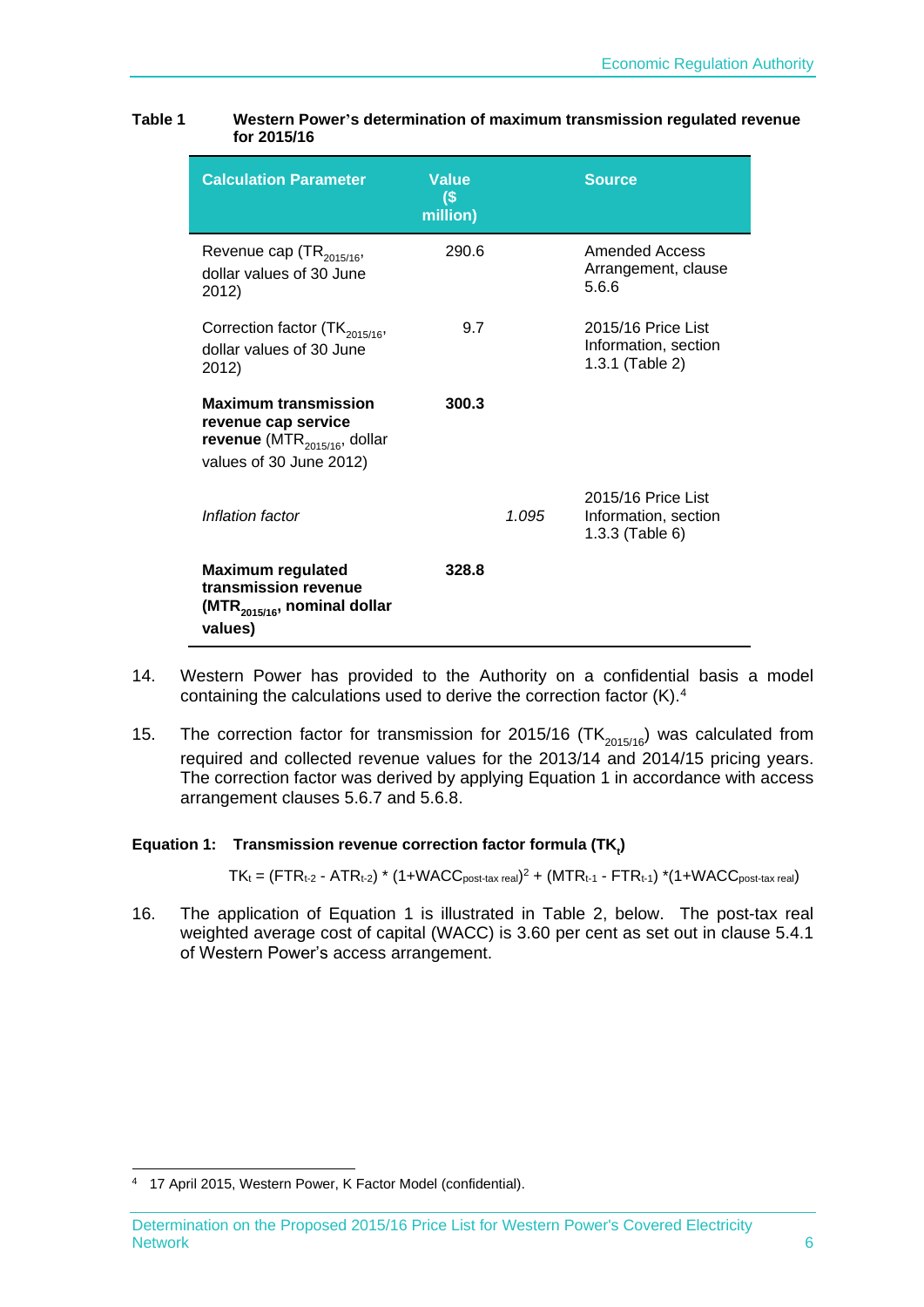<span id="page-8-0"></span>

| Table 2 | Western Power's determination of the correction factor (TKt) for 2015/16 for |
|---------|------------------------------------------------------------------------------|
|         | the determination of maximum transmission regulated revenue (dollar values   |
|         | of 30 June 2012)                                                             |

| <b>Calculation Parameter</b>                      | <b>Value(\$ million)</b> |                    |
|---------------------------------------------------|--------------------------|--------------------|
|                                                   | 2013/14<br>$(t-2)$       | 2014/15<br>$(t-1)$ |
| Forecast Transmission Revenue (FTRt-2)            | 348.6                    |                    |
| Actual Transmission Revenue (ATR <sub>t-2</sub> ) | 346.3                    |                    |
| Maximum Transmission Revenue (MTR $_{t-1}$ )      |                          | 337.5              |
| Forecast Transmission Revenue (FTR $t_{t-1}$ )    |                          | 330.5              |
|                                                   |                          |                    |
| (Over)/Under Revenue Collection,                  | 2.3                      | 7.0                |
| Multiplied by $(1 + WACC)^2$                      | 2.5                      |                    |
| Multiplied by $(1 + WACC)$                        |                          | 7.2                |
| Correction factor (TK2014/15)                     |                          | 9.7                |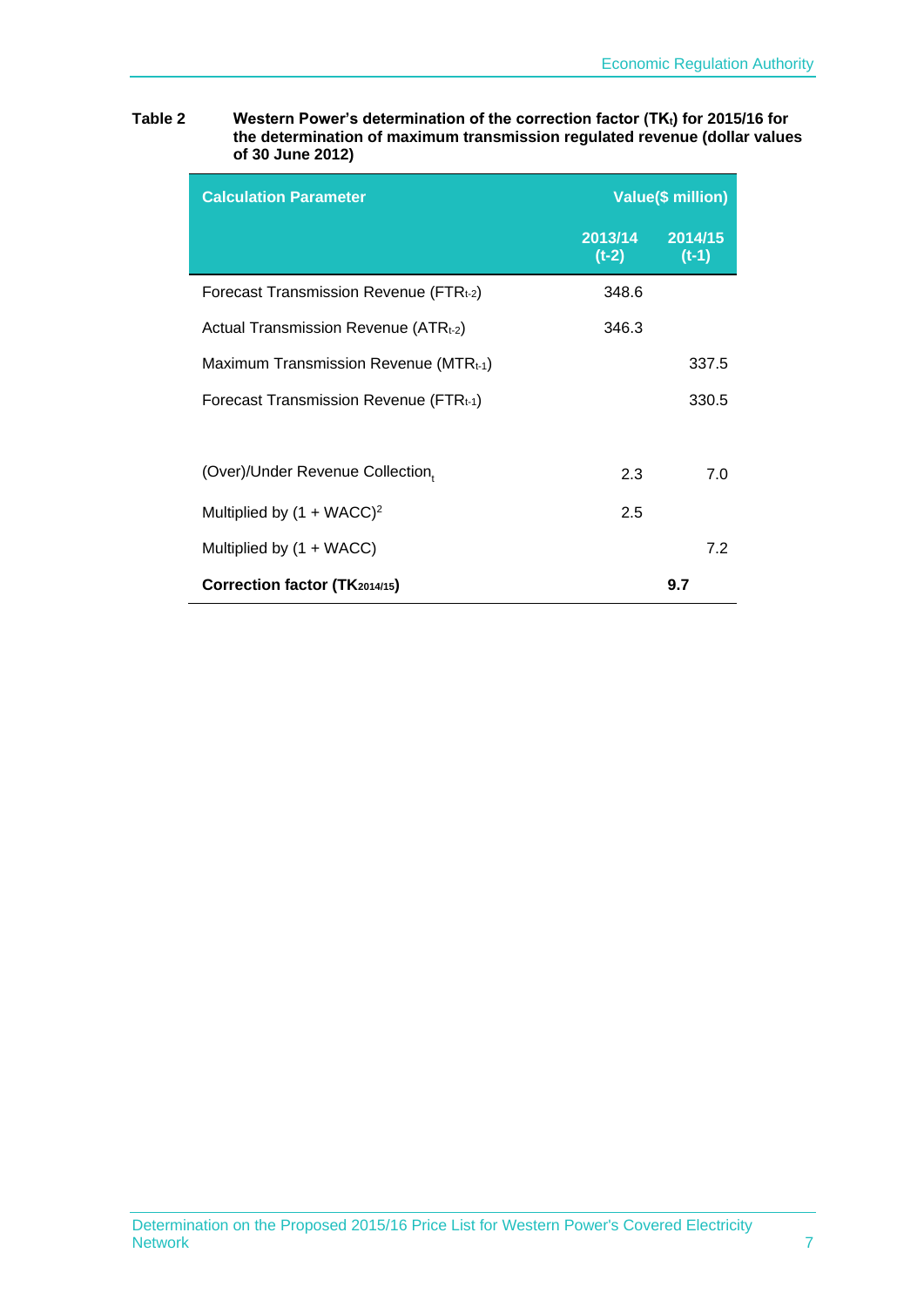#### *Distribution Services*

17. Western Power's derivation of the reference service revenue for distribution services is indicated in [Table 3](#page-9-0) below.

#### <span id="page-9-0"></span>**Table 3 Western Power's determination of maximum distribution regulated revenue for 2015/16**

| <b>Calculation Parameter</b>                                                                                                           | <b>Value</b><br>(\$ million) |       | <b>Source</b>                                                 |
|----------------------------------------------------------------------------------------------------------------------------------------|------------------------------|-------|---------------------------------------------------------------|
| Revenue cap (DR2015/16, dollar values<br>of 30 June 2012)                                                                              | 932.9                        |       | <b>Amended Access</b><br>Arrangement, clause<br>5.7.6         |
| Correction factor (DK2015/16, dollar<br>values of 30 June 2012)                                                                        | 8.7                          |       | 2015/16 Price List<br>Information, section<br>1.3.2 (Table 4) |
| <b>Maximum distribution revenue cap</b><br>service revenue excluding TECt<br>(MDR <sub>2015/16</sub> dollar values of<br>30 June 2012) | 941.7                        |       |                                                               |
| Inflation factor                                                                                                                       |                              | 1.095 | 2015/16 Price List<br>Information, section<br>1.3.3 (Table 6) |
| <b>Maximum distribution revenue cap</b><br>service revenue excluding TECt<br>(MDR <sub>2015/16</sub> nominal dollar values)            | 1,031.0                      |       |                                                               |
| Tariff equalisation contribution<br>(TEC <sub>2015/16</sub> , nominal dollar values)                                                   | 141.0                        |       | 2015/16 Price List<br>Information, section<br>1.3.2 (Table 4) |
| <b>Maximum distribution revenue cap</b><br>service revenue including TECt<br>(MDR <sub>2015/16</sub> , nominal dollar values)          | 1,172.0                      |       |                                                               |

18. As with transmission services, the correction factor for distribution  $(DK_t)$  was calculated from required and collected revenue values for the 2013/14 and 2014/15 pricing years. The correction factor was derived by applying [Equation 2](#page-9-1) in accordance with access arrangement clauses 5.7.7 and 5.7.8.

#### <span id="page-9-1"></span>**Equation 2:** Distribution revenue correction factor formula (DK<sub>t</sub>)

 $DK_t = (FDR_{t-2} - ADR_{t-2}) * (1+WACC_{post-tax\ real})^2 + (MDR_{t-1} - FDR_{t-1}) * (1+WACC_{post-tax\ real})$ 

19. The application of [Equation 2](#page-9-1) is illustrated in [Table 4,](#page-10-0) below. The post-tax real weighted average cost of capital (WACC) is 3.60 per cent as set out in clause 5.4.1 of Western Power's access arrangement.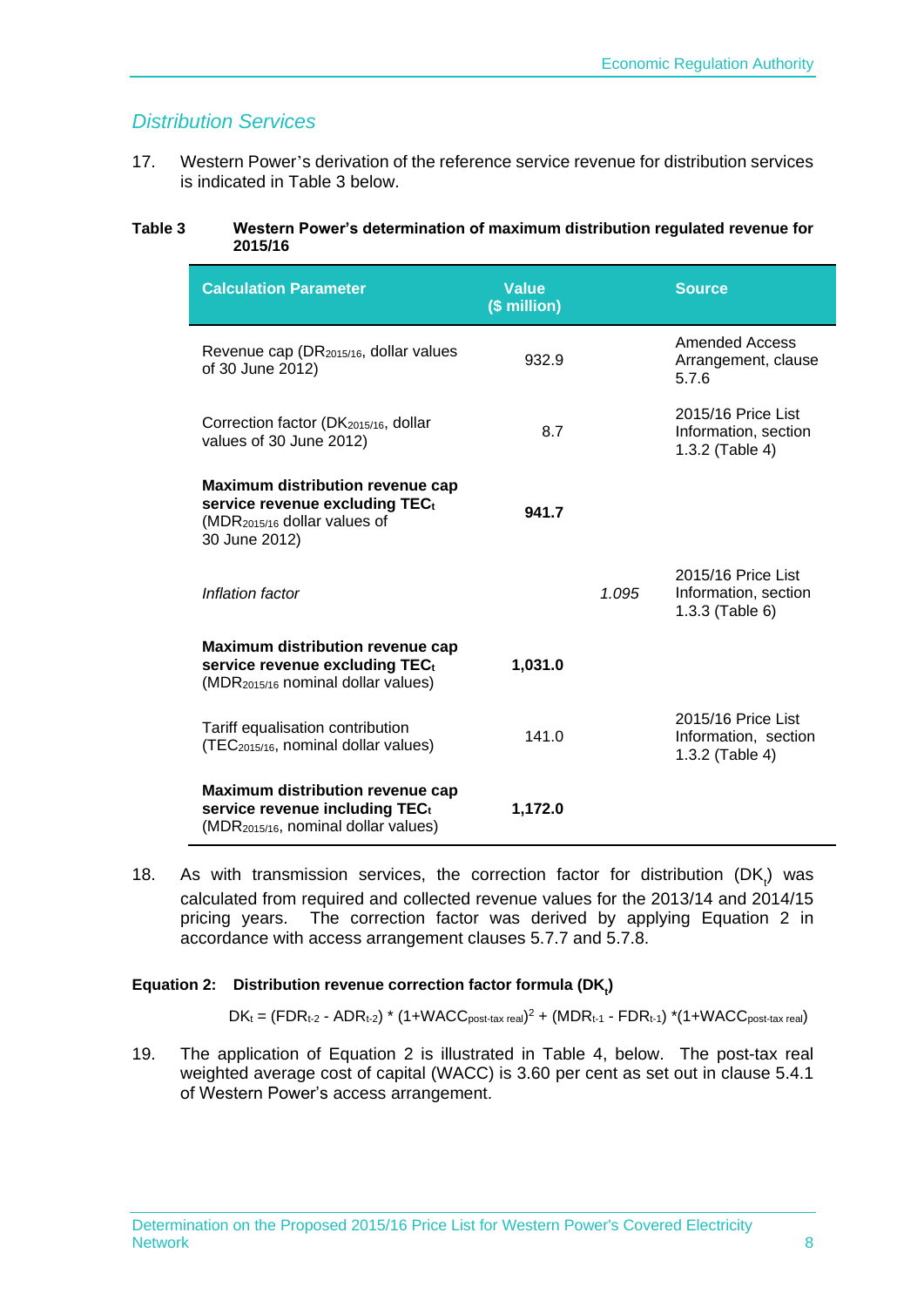<span id="page-10-0"></span>

| Table 4 | Western Power's determination of the correction factor (DK <sub>t</sub> ) for 2015/16 for |
|---------|-------------------------------------------------------------------------------------------|
|         | the determination of maximum regulated distribution revenue (dollar values of             |
|         | 30 June 2012)                                                                             |

| <b>Calculation Parameter</b>                       | Value(\$ million)          |         |
|----------------------------------------------------|----------------------------|---------|
|                                                    | 2013/14 2014/15<br>$(t-2)$ | $(t-1)$ |
| Forecast Distribution Revenue (FTRt-2)             | 908.4                      |         |
| Actual Distribution Revenue $(ATR_{t-2})$          | 922.1                      |         |
| Maximum Distribution Revenue (MTR <sub>t-1</sub> ) |                            | 991.9   |
| Forecast Distribution Revenue (FTR $_{t-1}$ )      |                            | 969.3   |
|                                                    |                            |         |
| Under/(Over) Revenue Collection,                   | (13.7)                     | 22.6    |
| Multiplied by $(1 + WACC)^2$                       | (14.7)                     |         |
| Multiplied by (1 + WACC)                           |                            | 23.4    |
| Correction factor (DK2015/16)                      | 8.7                        |         |

#### *Inflation Factor*

1

- 20. An inflation factor is used to calculate the required revenue from reference services in nominal dollar values. Consistent with section 1.3.3 of the price list information, [Table 5](#page-10-1) shows how the inflation factor for 2015/16 was derived.
- 21. Inflation for the period December 2012 to December 2014 has been adjusted to the actual rate of 1.72 per cent compared with the forecast included in the 2014/15 Price List of 2.75 per cent. The 2016/17 Price List will include a correction for any difference in the forecast and actual inflation for the December 2014 to December 2015 period.

| <b>Financial year</b>           | <b>CPI Period</b>             | <b>Type</b> | <b>Value</b>          |
|---------------------------------|-------------------------------|-------------|-----------------------|
| 2012/13                         | December 2011 – December 2012 | Actual      | 2.20%                 |
| 2013/14                         | December 2012 – December 2013 | Actual      | 2.75%                 |
| 2014/15                         | December 2013 – December 2014 | Actual      | $1.72\%$ <sup>5</sup> |
| 2015/16                         | December 2014 – December 2015 | Forecast    | 2.50%                 |
| <b>Derived Inflation Factor</b> |                               |             | 1.095                 |

#### <span id="page-10-1"></span>**Table 5 Western Power's determination of the inflation factor for 2015/16**

<sup>5</sup> Reserve Bank of Australia's February 2015 Statement on Monetary Policy, online <http://www.rba.gov.au/publications/smp/2015/feb/pdf/eco-outlook.pdf>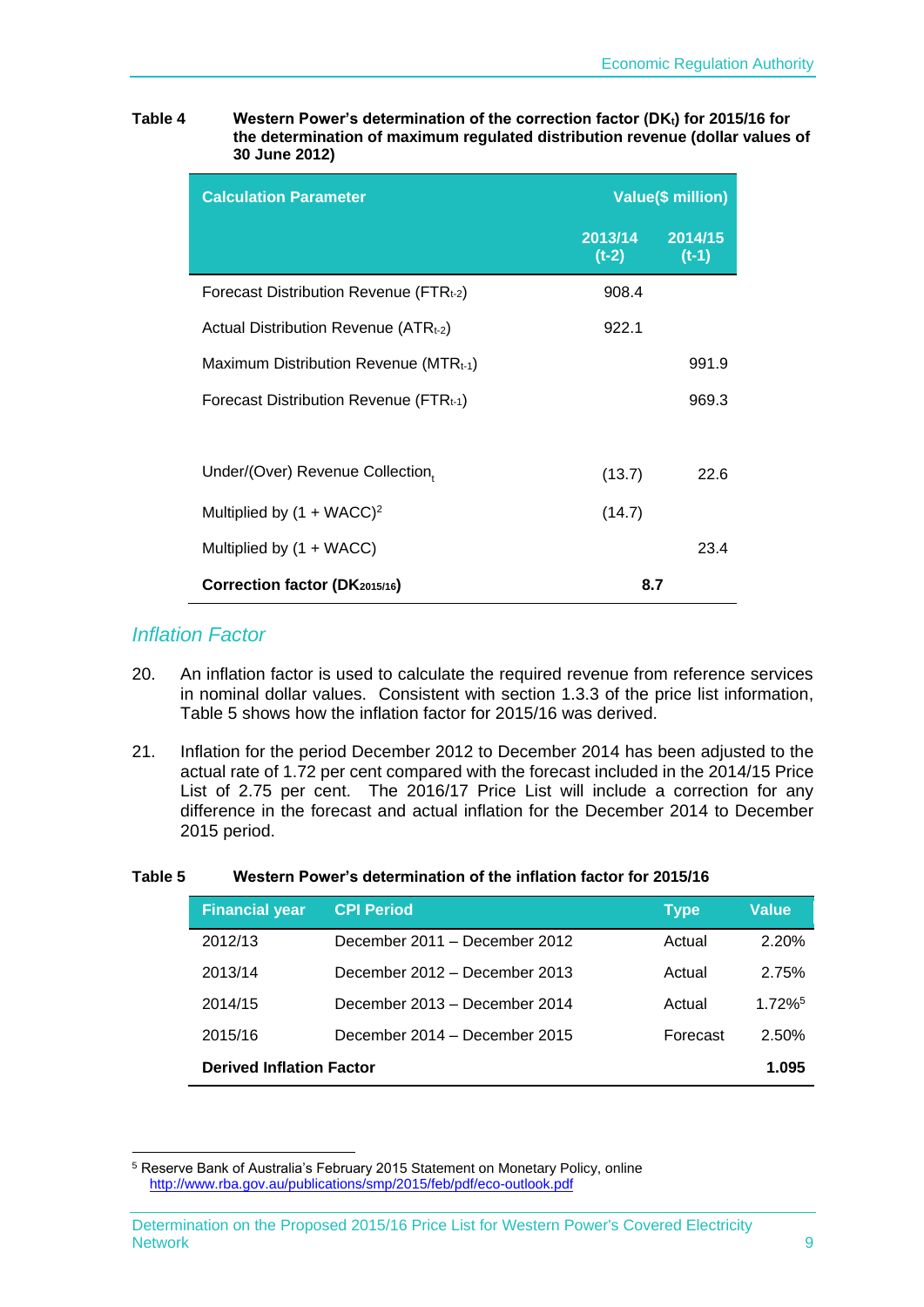#### *Tariff Equalisation Contribution (TEC)*

- 22. As set out in section 7.5 of Western Power's Price List Information, Western Power pays the TEC to the Western Australian State Government to contribute towards maintaining the financial viability of Horizon Power under Part 9A of the *Electricity Industry Act 2004*. The costs of the TEC are recovered through Western Power's distribution use of system reference tariffs.
- 23. An increase in the TEC for the 2015/16 year of \$32 million (from \$109 million to \$141 million) was gazetted on 10 April 2015. Revised TEC numbers were gazetted on 10 April 2015. The increase in the TEC has resulted in the overall increase in tariffs being around 2 per cent higher than it otherwise would have been.
- 24. The 2016/17 TEC, which will be reflected in the 2016/17 price list, has increased by \$40 million from \$122 million to \$162 million.

#### *Forecast Revenue*

25. Table 7 of the price list information compares the revenue forecast to be collected with the revenue caps for both transmission and distribution. The total values of expected revenue compared with maximum target revenue are shown in [Table 6](#page-11-0) below.

#### <span id="page-11-0"></span>**Table 6 Western Power's forecast revenue to be collected from reference services for the period July 2014 – June 2015**

| 328.8    |
|----------|
| 328.8    |
| 0        |
|          |
| 1,172.01 |
| 1,172.01 |
| 0        |
| 0        |
|          |

26. The expected revenues for both transmission and distribution comply with clause 6.5.3 of the access arrangement, in that forecast transmission and distribution revenue for 2015/16 do not exceed MTR $_{2015/16}$  and MDR $_{2015/16}$ , respectively.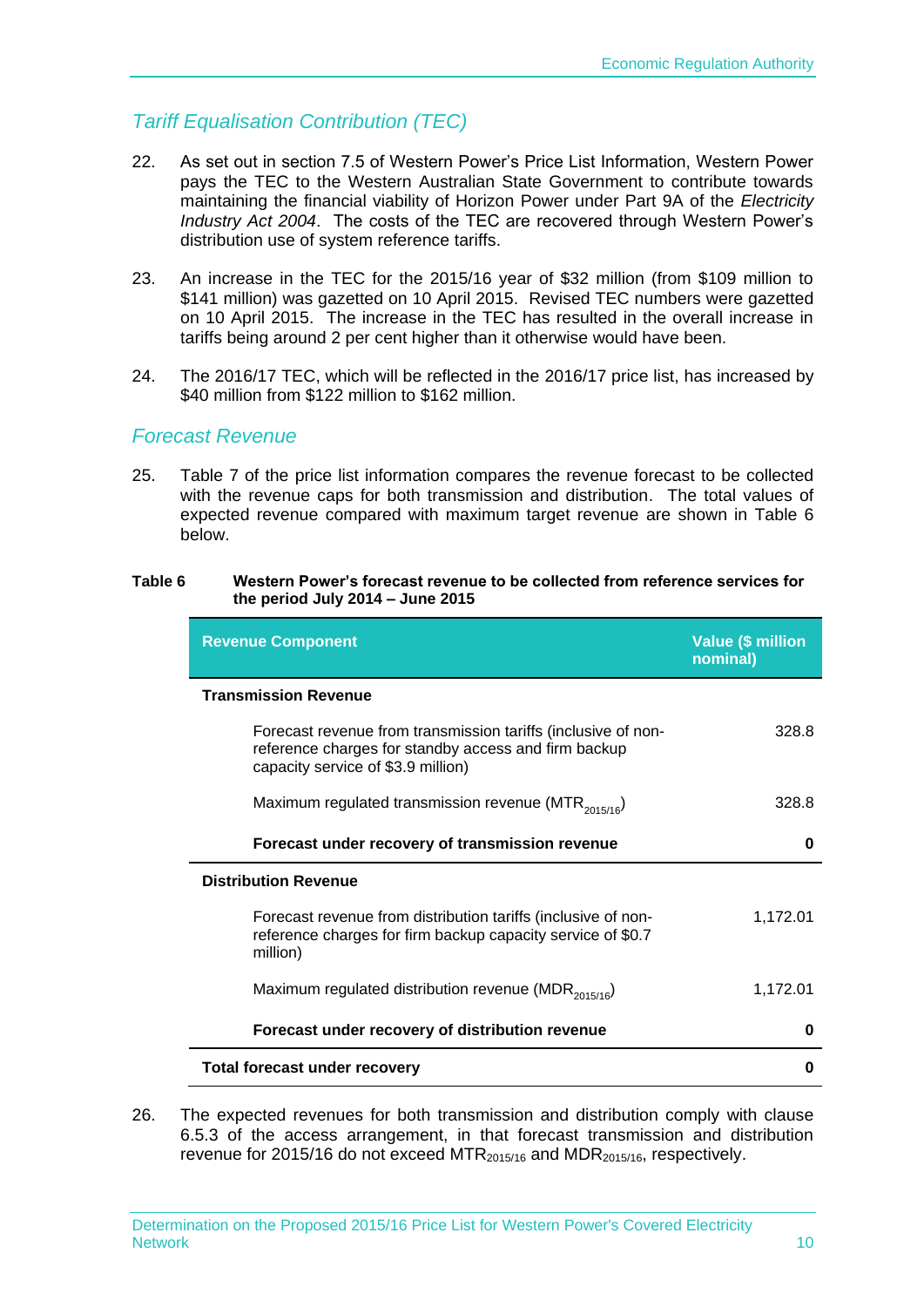#### *Compliance with side constraints*

- 27. Clauses 6.5.13 and 6.5.14 of the access arrangement set out the side constraints that apply to increases in network charges for the transmission and distribution network. The side constraint formula allows for a reference tariff to be increased such that the weighted average change in tariffs from the previous year is less than or equal to:
	- inflation escalation; plus
	- the year to year change in target revenue that was determined in the financial model for the access arrangement; plus
	- adjustments to target revenue that result from carry-over and cost pass-through mechanisms under the price control, as well as the tariff equalisation contribution for distribution charges; plus
	- a further two per cent.
- 28. For this purpose, inflation is the percentage increase in the CPI (weighted average for eight capital cities) for the most recent December quarter compared to the December quarter in the previous year.
- 29. In order to calculate the 2015/16 side constraints the following parameters were used:
	- a forecast of CPI inflation of 2.50 per cent;
	- year to year change in target revenue of -9.6 per cent for transmission charges and 14.2 per cent for distribution charges;
	- an increase of 3.3 per cent for transmission charges and -1.4 per cent for distribution charges which reflect adjustments to target revenue; and
	- a further two per cent.
- 30. The total side constraint for transmission services is -2.0 per cent and for distribution services is 20.5 per cent.
- 31. Table 25, in Section 8.1 of the price list information indicates the percentage changes in reference tariffs from 2014/15 to the proposed 2015/16 price list. The percentage changes are within the bounds established by the side constraints and range between:
	- reductions in transmission tariffs of between 4 per cent and 16 per cent<sup>6</sup>; and
	- increases in distribution tariffs of between 4 and 12 per cent<sup>7</sup>.
- 32. Section 8.2 of the price list information provides additional information in relation to rebalancing between tariffs.
- 33. The Authority considers that the proposed tariff changes comply with the side constraints.

<sup>1</sup>  $6$  The changes in tariff are all less than the side constraint of -2 per cent.

 $7$  The changes in tariff are all less than the side constraint of 20.5 per cent.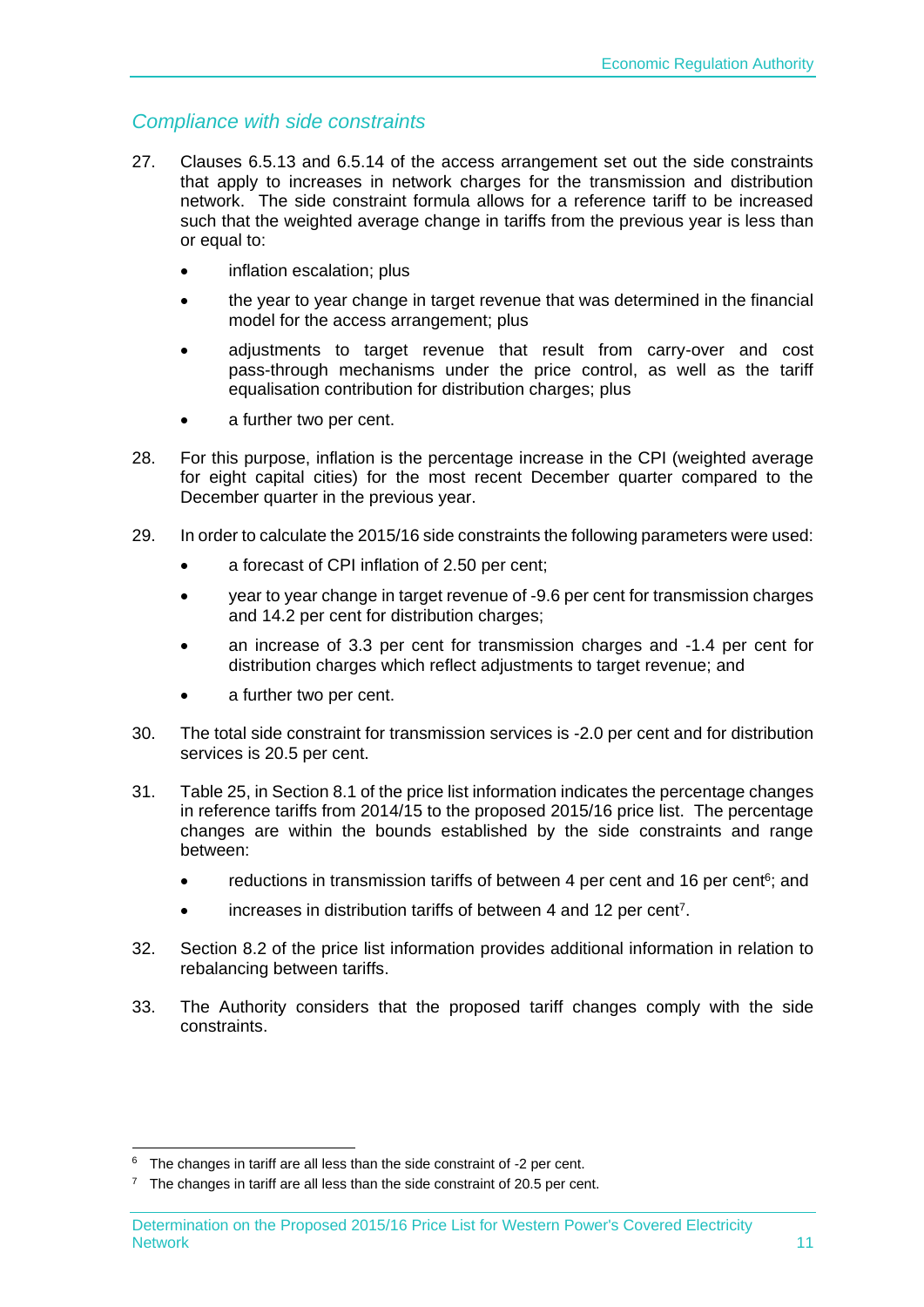### <span id="page-13-0"></span>*Conclusions*

34. Taking into account the derivation of required revenues from reference services, the forecast revenue to be collected and the changes in individual reference tariff revenues relative to the side constraint, the Authority is satisfied that the proposed 2015/16 price list complies with the price control set out in the access arrangement.

### <span id="page-13-1"></span>**Compliance with the Pricing Methods**

- 35. "Pricing methods" under the Access Code refer to the structure of reference tariffs included in the access arrangement, which determines how the maximum revenue is allocated across and within reference services.
- 36. Clauses 6.1.1 to 6.3.3 and clauses 6.5.1 to 6.7.3 of the access arrangement detail the pricing methods applied by Western Power.
- 37. The overview of pricing methods, at clause 6.3.1, states that reference tariffs are derived from an amount of required revenue for a pricing year by a method of cost allocation.
	- 6.3.1 Reference tariffs are derived from an analysis of the cost of reference service provision which entails:
		- a) identifying the costs of providing revenue cap services;
		- b) determining the expected non-reference service revenue within the costs of providing revenue cap services;
		- c) deducting the expected non-reference service revenue from the costs of providing revenue cap services to determine the costs of providing reference services;
		- d) allocating the costs of providing reference services to particular reference service customer groups;
		- e) translating the costs of serving particular reference service customer groups to the costs of providing reference tariffs; and
		- f) determining a structure of reference tariffs in a manner that reflects the underlying cost structure, in accordance with section 7.6 of the Code<sup>8</sup>.
- 38. The pricing methods set out in the access arrangement also require:
	- reference tariffs should be set between the incremental<sup>9</sup> and stand-alone<sup>10</sup> cost of service provision (clause 6.5.6);

<sup>-</sup><sup>8</sup> Section 7.6 of the Code states that, unless an access arrangement containing alternative pricing methods would better achieve the Code objective for a reference service, the incremental cost of service provision should be recovered by tariff components that vary with usage or demand and any amount in excess of the incremental cost of service provision should be recovered by tariff components that do not vary with usage or demand.

<sup>&</sup>lt;sup>9</sup> The Code defines incremental cost of service provision as that part of approved total costs that would be avoided by the service provider during the specified period of time if it were not to provide the covered service to the user or group of users.

 $10$  The Code defines stand alone cost of service provision as that part of approved total costs that the service provider would incur in providing the covered service to the user or group of users for the period of time if the covered service was the sole covered service provided by the service provider and the user or group of users was the sole user or group of users supplied by the service provider during the specified period of time.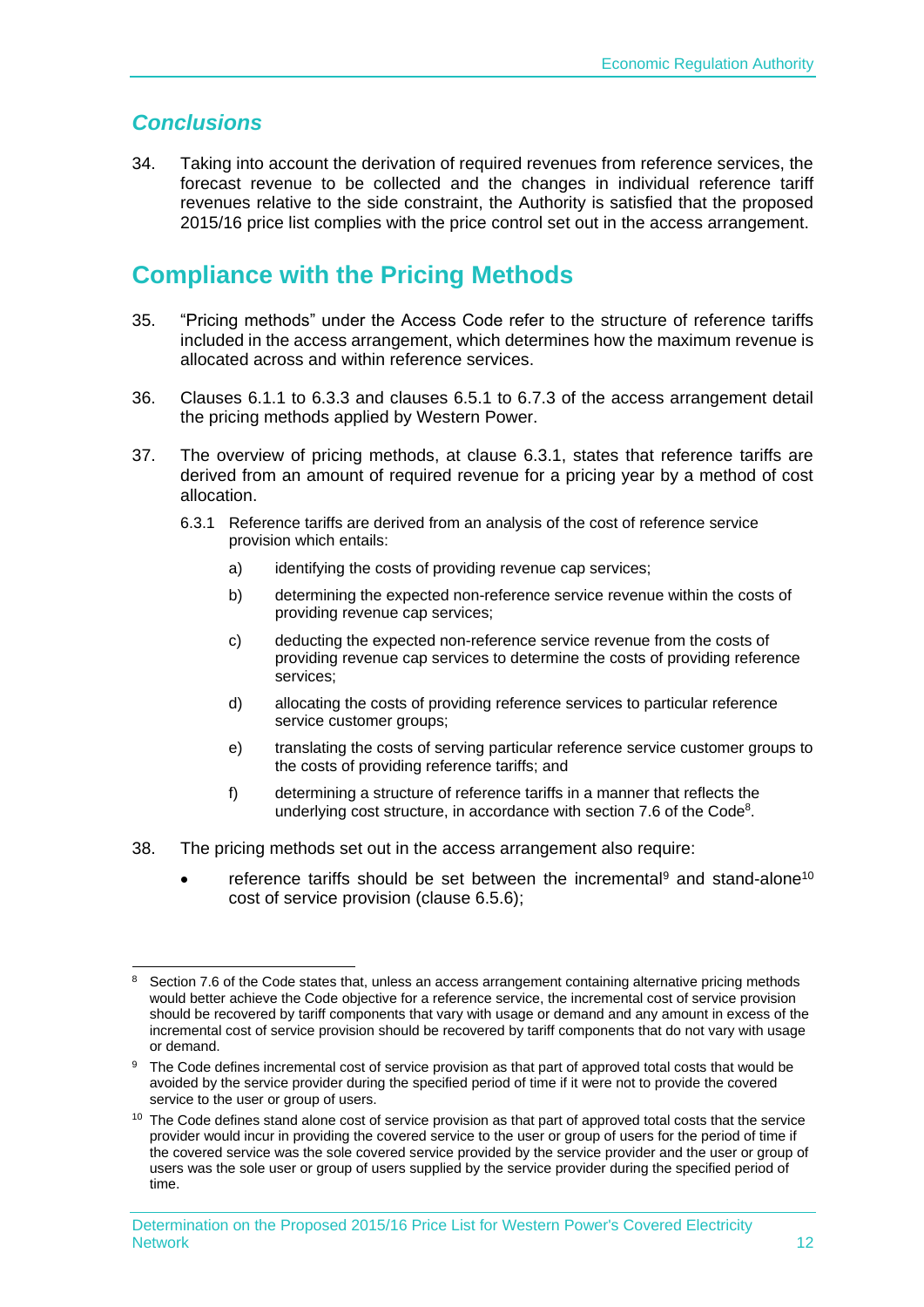- charges paid by different users of a reference service should differ only to the extent necessary to reflect differences in the average cost of service provisions to the users (clause 6.5.7);
- the incremental cost of service should be recovered by tariff components that vary with usage and the costs in excess of the incremental cost of service should be recovered through tariff components that do not vary with usage (clause 6.5.15); and
- the structure of tariffs should reasonably accommodate the requirements of users collectively (clause 6.5.9).
- 39. Western Power's proposed Price List Information for 2015/16 sets out how it has complied with the requirements of its approved access arrangement.
- 40. The Authority notes that the proposed 2015/16 price indicates there are currently no customers on any of the four bi-directional tariffs RT13 – RT16. These tariffs were developed for AA3 primarily to apply to customers with photovoltaic systems. Western Power has advised that approximately 166,000 customers, currently included in the RT1 to RT4 customer groups, have installed PV systems.
- 41. When undertaking the price list review for 2014/15, Western Power stated that Synergy had not nominated any of its bi-directional customers to be placed onto the reference services associated with these tariffs as it was awaiting the resolution of IT system upgrades to allow the bulk nomination of PV customers, avoiding the need to nominate individually. The Authority understands that the IT system upgrades have now been completed but that Synergy is yet to nominate any customers for the bidirectional tariffs.
- 42. The Authority notes that the structure and prices of the bi-directional tariffs are identical to the equivalent non bi-directional tariffs (RT1 to RT4), so continuing to include bi-directional customers in the RT1 to RT4 customer numbers (rather than RT13 to RT16) should have no impact on prices.
- 43. However, as the number of such customers increases, failure to separate them into the correct tariff class potentially impacts on the accuracy of demand forecasts and the allocation of costs to customer groups as the demand profile for customers with PV systems is likely to be different from those without PV systems.
- 44. As noted above, the Authority does not consider this will have impacted on prices for 2015/16. However, the Authority considers this matter needs to be dealt with prior to the 2016/17 price list submission to ensure compliance with the pricing methods set out in the access arrangement.
- 45. Table 16 in the Price List Information sets out the incremental cost of service, standalone cost of service and forecast revenue for each reference tariff. As can be seen in the table, forecast revenue for each reference tariff falls between the incremental cost of service and stand alone cost of service as required by clause 6.5.6 of the access arrangement.
- 46. As set out in section 7.3.1 of the Price List Information, Western Power has updated its methodology to derive incremental costs to ensure the estimate only includes cost savings that would result from not serving the relevant customer group. Western Power notes that most elements of total costs are fixed and relate to the Regulated Asset Base, and have therefore been excluded from the calculation of incremental costs.